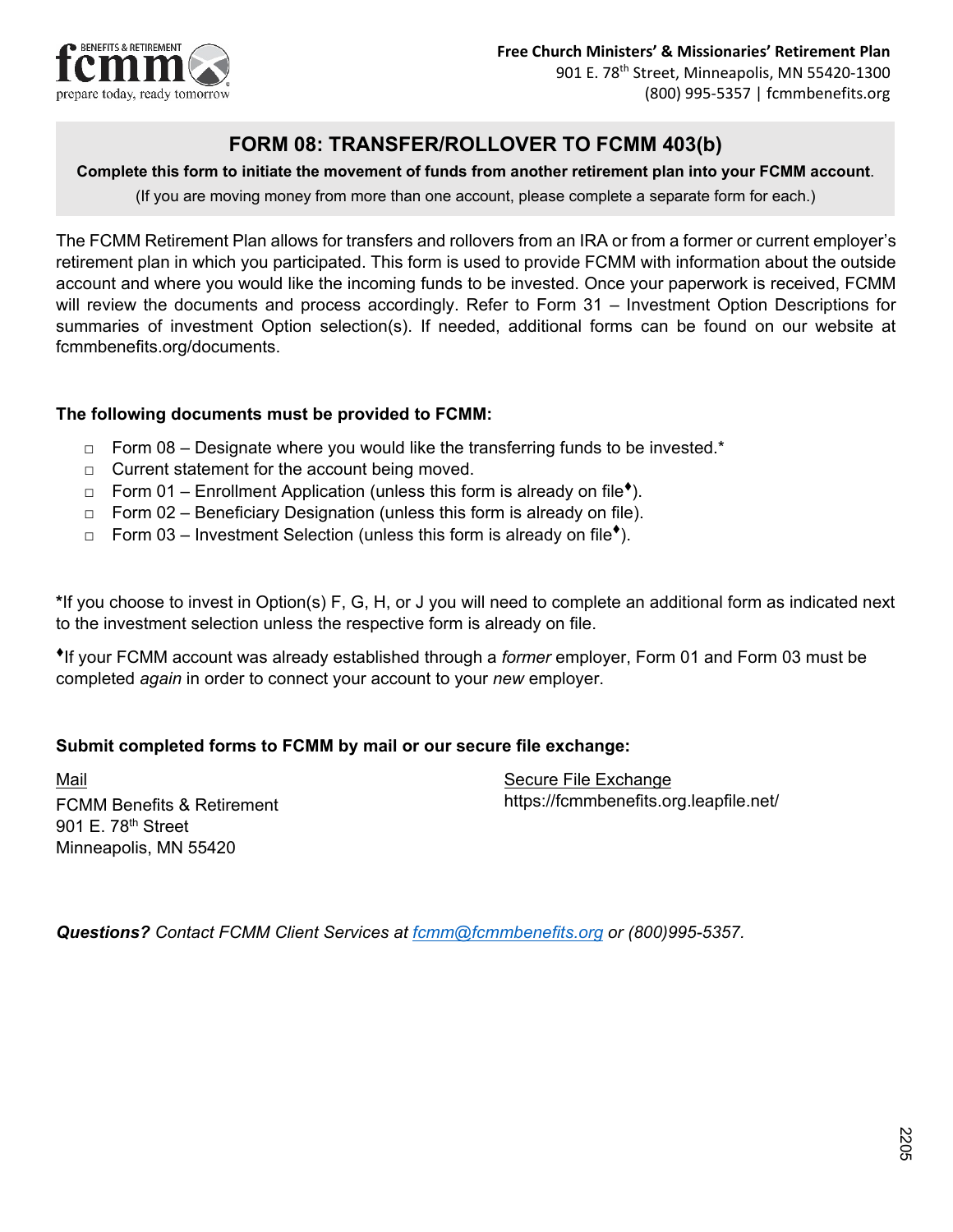| FORM 08: TRANSFER/ROLLOVER TO FCMM 403(b)<br>Complete this form to initiate the movement of funds from another retirement plan into your FCMM account.<br>(If you are moving money from more than one account, please complete a separate form for each.) |
|-----------------------------------------------------------------------------------------------------------------------------------------------------------------------------------------------------------------------------------------------------------|
| <b>STEP 1: Participant Information</b>                                                                                                                                                                                                                    |
|                                                                                                                                                                                                                                                           |
|                                                                                                                                                                                                                                                           |
|                                                                                                                                                                                                                                                           |
|                                                                                                                                                                                                                                                           |
| STEP 2: Information About the Employer Participating in the FCMM Retirement Plan                                                                                                                                                                          |
| The employer participating in the FCMM Retirement Plan is my:                                                                                                                                                                                             |
| Current Employer   Former Employer                                                                                                                                                                                                                        |
|                                                                                                                                                                                                                                                           |
|                                                                                                                                                                                                                                                           |
|                                                                                                                                                                                                                                                           |
| STEP 3: Information About the Account Being Moved to FCMM                                                                                                                                                                                                 |
|                                                                                                                                                                                                                                                           |
|                                                                                                                                                                                                                                                           |
|                                                                                                                                                                                                                                                           |
| <b>NO</b><br>Does the sending firm have paperwork it requires you to complete? $\Box$ YES*<br>• If yes, please send a copy of the other firm's completed paperwork to FCMM. FCMM will send all documents together when we make the request.               |
|                                                                                                                                                                                                                                                           |
| Indicate Amount Requested (please select only one option):                                                                                                                                                                                                |
| <b>Partial Balance</b><br>$\frac{0}{0}$<br><b>Full Balance</b><br><b>Partial Balance \$</b>                                                                                                                                                               |
| Tax Status of funds within the transferring account (check all that apply):<br>$\Box$ Roth $-$ Date of First Roth Contribution Required:<br>$\Box$ Pre-Tax<br>After-Tax (non-Roth)                                                                        |
| Account Type:                                                                                                                                                                                                                                             |
| Governmental 457(b) Plan<br>□                                                                                                                                                                                                                             |
| <b>Traditional IRA</b><br>$\Box$                                                                                                                                                                                                                          |
| <b>SEP IRA</b><br>$\Box$                                                                                                                                                                                                                                  |
| <b>SIMPLE IRA</b> * - Account Open Date Required: _________________________________(must be at least 2 years old)<br>$\Box$                                                                                                                               |
| Qualified Retirement Plan (i.e. 401(k) plan*, profit-sharing plan, or pension plan)<br>□                                                                                                                                                                  |
| 403(b) Plan* - Name of Sponsoring Employer Required:<br>$\Box$                                                                                                                                                                                            |
| * If moving a 401(k), 403(b), SEP, or SIMPLE IRA, enter the following year-to-date contribution amounts:                                                                                                                                                  |
| <b>EmployEE Pre-Tax</b><br><b>EmployEE Roth</b><br><b>EmployEE After-Tax (non-Roth)</b><br><b>EmployER Contributions</b><br><b>Deferrals</b><br>Deferrals<br>Deferrals                                                                                    |
| \$<br>\$<br>\$                                                                                                                                                                                                                                            |
| <b>Current Employer</b><br><b>Former Employer</b><br>The sponsoring employer of the account being moved is my:                                                                                                                                            |

220 5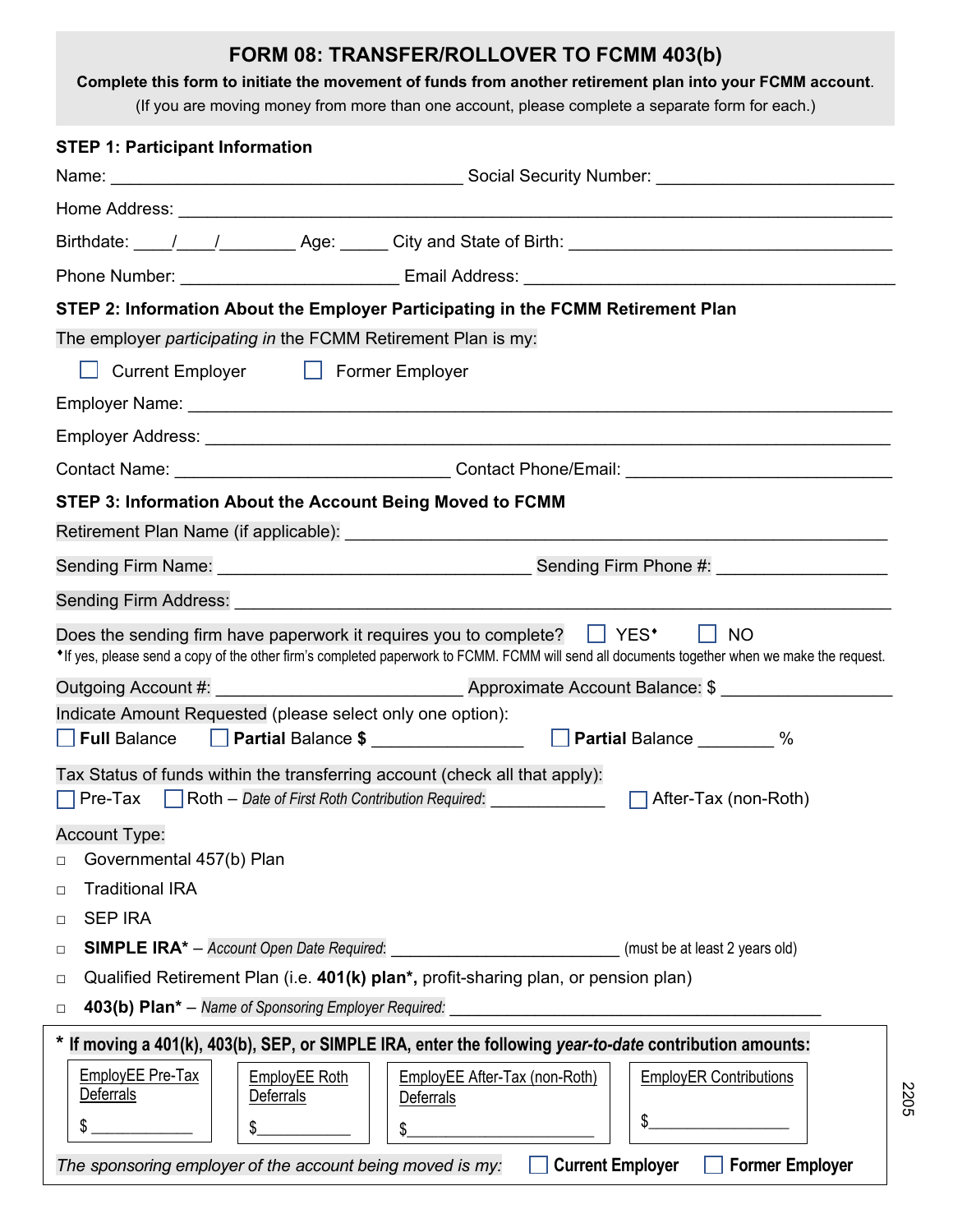# Form 08: TRANSFER/ROLLOVER TO FCMM 403(b) - Page 2

|  |  | STEP 4: Housing Allowance Eligibility |  |
|--|--|---------------------------------------|--|
|--|--|---------------------------------------|--|

| When the funds were being contributed to the account being transferred, were you eligible to receive the housing<br>allowance tax exclusion as an ordained, licensed, or commissioned clergy from your employer?                                                                                                                                                                                                                                                                                                                                                                                                                                                                                                            |
|-----------------------------------------------------------------------------------------------------------------------------------------------------------------------------------------------------------------------------------------------------------------------------------------------------------------------------------------------------------------------------------------------------------------------------------------------------------------------------------------------------------------------------------------------------------------------------------------------------------------------------------------------------------------------------------------------------------------------------|
| $\Box$ YES $\Box$ NO<br>If YES, please complete all the following information regarding that employer:                                                                                                                                                                                                                                                                                                                                                                                                                                                                                                                                                                                                                      |
| Name of Employer while contributing to the transferring account: ________________                                                                                                                                                                                                                                                                                                                                                                                                                                                                                                                                                                                                                                           |
| Employment Dates: _________ to<br>Address:                                                                                                                                                                                                                                                                                                                                                                                                                                                                                                                                                                                                                                                                                  |
| 100% of the funds being transferred are housing allowance eligible OR                                                                                                                                                                                                                                                                                                                                                                                                                                                                                                                                                                                                                                                       |
| OR _________ % of the funds being transferred are housing allowance eligible.<br>Only \$                                                                                                                                                                                                                                                                                                                                                                                                                                                                                                                                                                                                                                    |
| <b>STEP 5: Investment Selection</b><br>I understand that the FCMM Retirement Plan permits me to invest contributions into various investment options, each<br>with a different investment strategy. I understand that there are risks and rewards associated with each investment<br>option, and I further understand that FCMM determines the various investment options/funds available for the Plan. I<br>understand that I may invest contributions as I choose. I acknowledge that I am ultimately responsible for the<br>investment of all contributions made to the Plan among the investment options available to me. FCMM is not<br>responsible for any gain or loss that may result from my investment selection. |
| Invest my transferring funds according to my investment allocation currently on file with FCMM. OR<br>Invest my transferred funds according to my selection(s) below                                                                                                                                                                                                                                                                                                                                                                                                                                                                                                                                                        |
| % applied to the FCMM Lifetime Fund (Option C)*<br>*Transfers of Option C funds are limited to once per year before age 59 $\frac{1}{2}$                                                                                                                                                                                                                                                                                                                                                                                                                                                                                                                                                                                    |
| % applied to the FCMM Managed Stock Fund (Option D)                                                                                                                                                                                                                                                                                                                                                                                                                                                                                                                                                                                                                                                                         |
| % applied to FCMM Managed Bond/Income Fund (Option E)                                                                                                                                                                                                                                                                                                                                                                                                                                                                                                                                                                                                                                                                       |
| % applied to one of the Self-Selected Mutual Funds - American Funds (Option F)**<br>**For American Funds fill out a PARTICIPANT INVESTMENT SELECTION—AMERICAN FUNDS (Form 04). This form must be on file<br>with FCMM in order for money to be invested in American Funds                                                                                                                                                                                                                                                                                                                                                                                                                                                   |
| % applied to one of the Self-Selected Mutual Funds - Vanguard Funds (Option G)***<br>***For Vanguard Funds fill out a PARTICIPANT INVESTMENT SELECTION—VANGUARD FUNDS (Form 05). This form must be on file<br>with FCMM in order for money to be invested in Vanguard Funds                                                                                                                                                                                                                                                                                                                                                                                                                                                 |
| % applied to the Adjustable Rate Investment (Option H)****<br>****For the Adjustable Rate Investment fill out a PARTICIPANT INVESTMENT SELECTION- CHRISTIAN INVESTORS FINANCIAL<br>(Form 06). This form and a valid email address must be on file with FCMM in order for money to be invested in Option H. This option<br>allows participants to invest in an adjustable interest rate Investment Certificate with Christian Investors Financial ("CIF").                                                                                                                                                                                                                                                                   |
| % applied to the Self-Selected Mutual Funds - Biblically Responsible Funds (Option J)*****<br>*****For the Biblically Responsible Funds, fill out a PARTICIPANT INVESTMENT SELECTION-BIBLICALLY RESPONSIBLE FUNDS<br>(Form 07). This form must be on file with FCMM in order for money to be invested in Biblically Responsible Funds.                                                                                                                                                                                                                                                                                                                                                                                      |
| % Total must equal 100%                                                                                                                                                                                                                                                                                                                                                                                                                                                                                                                                                                                                                                                                                                     |
| <b>STEP 6: Acknowledgements</b><br>Please acknowledge the following statements for ALL TYPES of transferring accounts:                                                                                                                                                                                                                                                                                                                                                                                                                                                                                                                                                                                                      |

- □ I have enclosed a copy of a recent statement from the transferring account.
- □ For Members who turn 72 or older in 2022: I understand Required Minimum Distribution (RMD) amounts CANNOT BE INCLUDED IN ROLLOVERS and I have made arrangements with the sending firm under Step 3 to remove any RMD amounts from my account prior to the transfer to FCMM.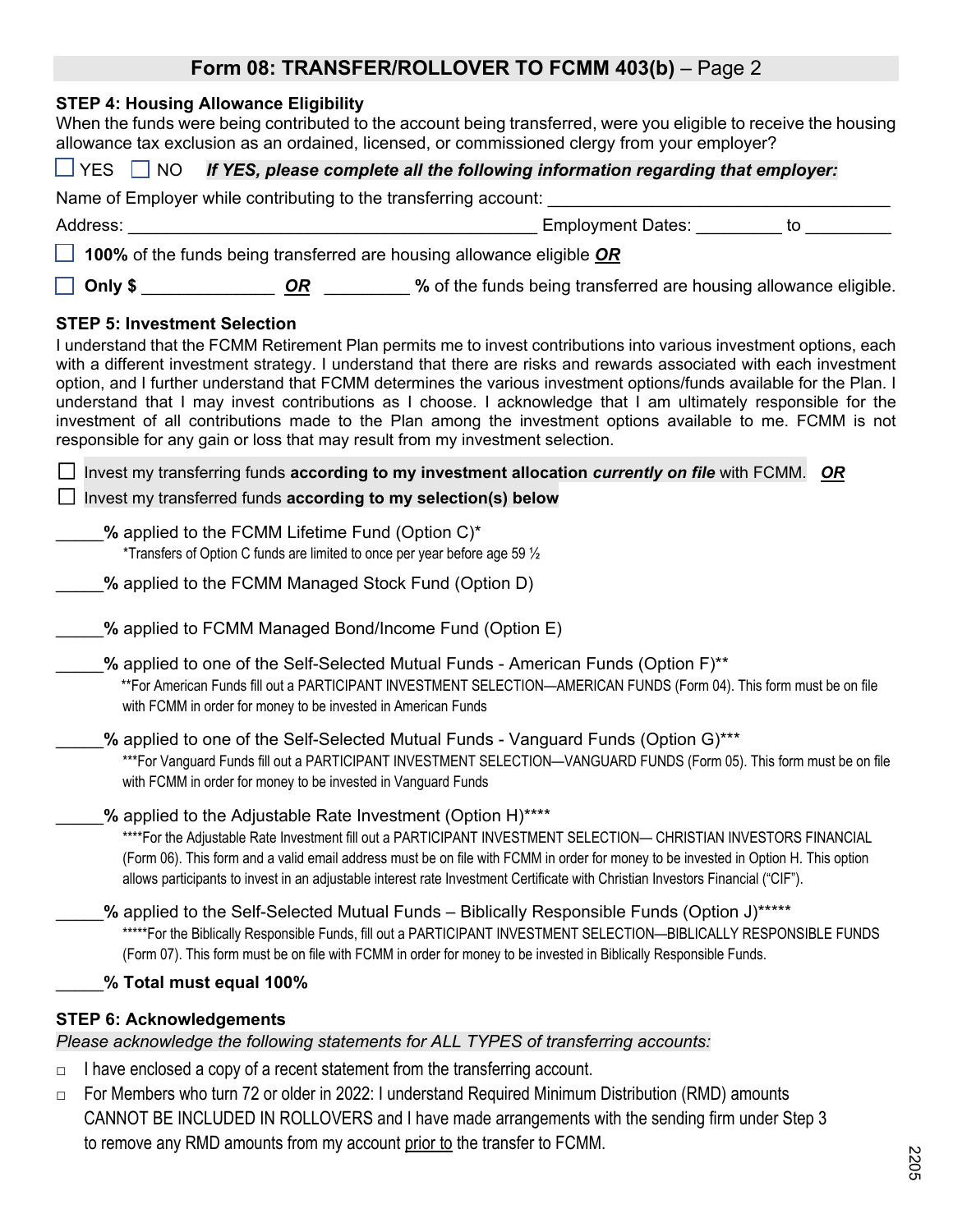# **Form 08: TRANSFER/ROLLOVER TO FCMM 403(b)** – Page 3

### **STEP 7: Additional Information Required for Certain** *403(b)* **Transactions**

#### Please answer the following question(s)**:**

- *Are you requesting the transfer of a 403(b) account sponsored by your current employer?*
	- YES\* (continue to next question) NO (If NO, **STOP and skip to** *STEP 10 on page 5*)
- *Is the account you are requesting to transfer a 403(b)(7) account?*
	- YES (See 403(b)(7) disclaimer below) NO (If NO, **STOP and proceed to** *STEP 8 on this page.*)

#### **403(b)(7) Transfer DISCLAIMER:**

*The FCMM 403(b)(9) Retirement Plan is required to impose distribution restrictions on amounts transferred from 403(b)(7) custodial accounts that are not less stringent than those of the transferring plan in accordance with Treasury Regulations sections 1.403(b)(6) and 1.403(b)(10). This means that amounts transferred to the FCMM plan from the 403(b)(7) custodial account which are attributable to employer contributions will not be available for hardship distribution.*

#### **Acknowledgment (required)**

*By checking this box, I acknowledge that I have read the "403(b)(7) Transfer Disclaimer" above and understand that any of my transferring funds attributable to employer contributions will not be available to me for hardship distribution(s) from the FCMM Retirement Plan.* 

#### **STEP 8: Contribution Source Breakdown for 403(b) Plan-to-Plan Transfers**

☛ *Completion of this section is only required if the transferring plan is a 403(b) of your current employer.* 

| Enter the dollar amount of the transfer that is attributable to: |  |
|------------------------------------------------------------------|--|
| <b>Total EmployER Contributions</b>                              |  |
| Total <b>Earnings</b> on EmployER Contributions                  |  |
| Year-to-Date EmployER Contributions                              |  |
| Total EmployEE Pre-tax Contributions                             |  |
| Total Earnings on EmployEE Pre-Tax Contributions                 |  |
| Year-to-Date EmployEE Pre-tax Contributions                      |  |
| Total Contribution Rollovers (must distinguish between           |  |
| Roth and Traditional Rollover amounts.)                          |  |
| Total Distributions/Withdrawals/Loans (out ofthe plan)           |  |
| Total Balance as of 12/31 of LAST YEAR                           |  |
| <b>Transfer Date Balance</b>                                     |  |
| For Roth accounts (if applicable):                               |  |
| Date of First Roth 403(b) Contribution                           |  |
| Total Life-to-Date Roth 403(b) Contributions                     |  |
| Total Life-to-Date Roth 403(b) Earnings                          |  |
| Total Year-to-Date Roth 403(b) Contributions                     |  |
| Total Year-to-Date Roth 403(b) Earnings                          |  |
| For After-Tax accounts (if applicable):                          |  |
| Total Life-to-Date After-Tax 403(b) Contributions                |  |
| Total Year-to-Date After-Tax 403(b) Contributions                |  |
| Total Year-to-Date After-Tax 403(b) Earnings                     |  |
|                                                                  |  |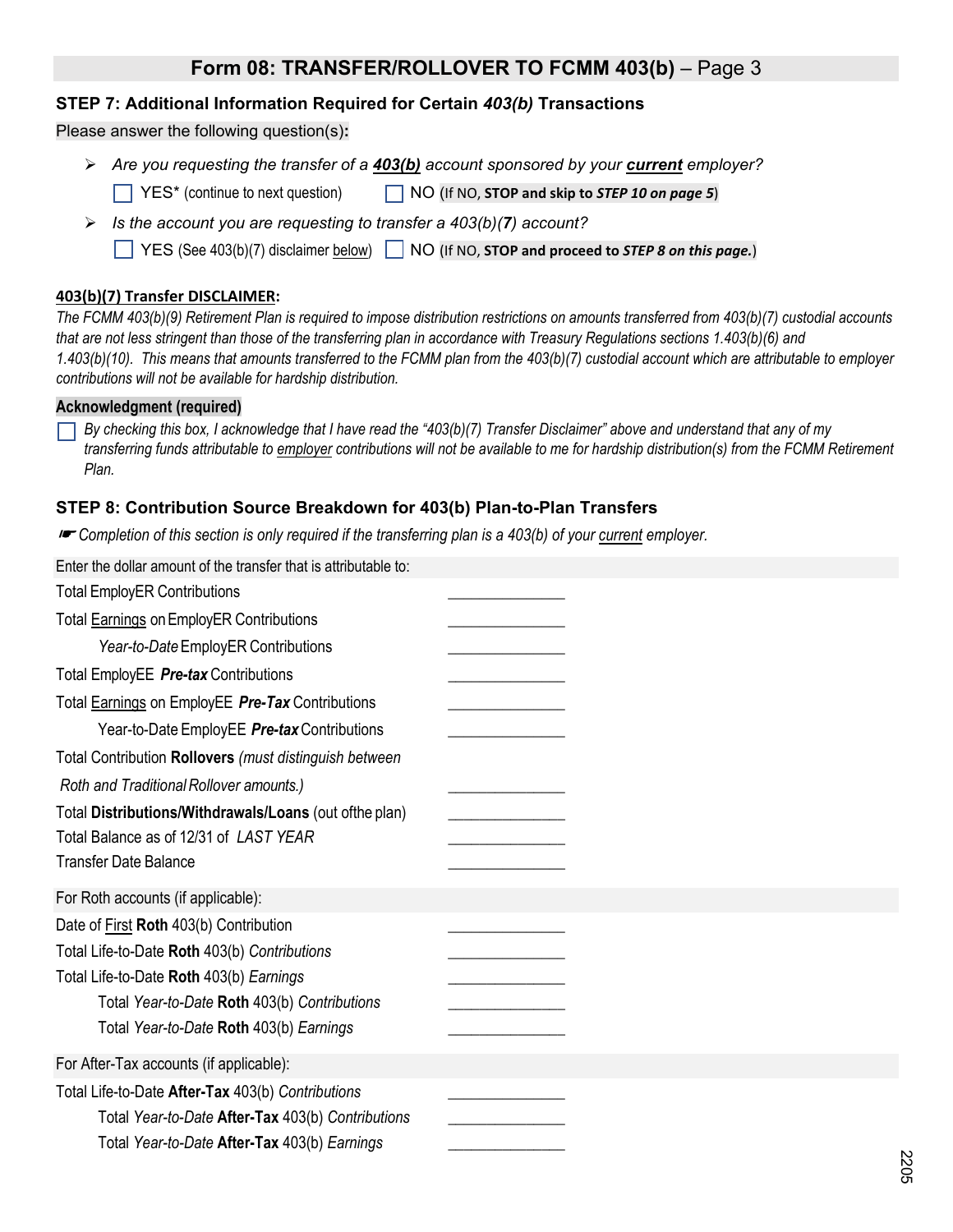# **Form 08: TRANSFER/ROLLOVER TO FCMM 403(b)** – Page 4

## **STEP 9: 403(b) Plan-to-Plan Transfer Certifications**

☛ *Completion of this section is only required if the transferring plan is a 403(b) of your current employer.*

### Part A

### **403(b) Contract Review** (Required)

I have enclosed a copy of the 403(b) contract/agreement/plan document for the *transferring account* **OR**

I am unable to locate my 403(b) contract/agreement/plan document for the *transferring account.*

### Part B

## **Employer Agreement –** *Use ONLY if 403(b) Transfer from your CURRENT Employer's Plan*

- The Employer identified in STEP 2 above agrees to adopt the FCMM Retirement Plan by completing the FCMM Retirement Plan Employer Adoption Agreement and submitting it with this form *if one is not already on file*.
- FCMM's approval and acceptance of the transfer is contingent upon review and approval of the 403(b) Transfer/Rollover Agreement, Adoption Agreement, current plan documents, and any other additional information that may be requested by FCMM. FCMM may require the Employer to make certain changes to its plan before a plan-to-plan transfer can be approved.
- FCMM can only accept cash transfers. Non-cash plan assets must be liquidated prior to the transfer.
- The plan administrator, record-keeper, trustee and/or custodian of the account being moved, may have transfer documents and procedures that need to be completed before liquidation of plan assets occurs and the cash is transferred to the FCMM Retirement Plan.
- After a plan-to-plan transfer is approved by FCMM, the Employer must have its plan participant(s) complete enrollment and investment selection forms if not already on file. If FCMM does not have investment selection information on file at the time of the transfer, assets will not be invested until the information is received in good order.
- The Employer agrees that FCMM may contact necessary parties (record-keeper, administrator, trustee, custodian) and obtain any plan and participant information relevant to the transfer process.
- The Employer understands that additional supporting information may be required to approve the transfer and shall provide such information upon request.
- FCMM will rely on the Employer's representation that certain monies are eligible for designation as clergy housing allowance upon withdrawal and is hereby released from any liability regarding the accuracy of such representations.
- For Plan-to-Plan transfers, the Employer certifies that the transferring plan is and always has been a "church plan" within the meaning of section 414(e) of the Code. At no time has the Employer made an election under the Internal Revenue Code Section 410(d) to have the plan treated as though it were not a church plan.\*
- The person signing below is authorized by the Employer to approve the transfer of assets of the Employer's current plan to the FCMM Retirement Plan. He/she certifies that to the best of his/her knowledge, the assets being transferred do not belong to an ERISA plan, a restricted 457 plan, or an IRA.
- The Employer agrees to comply with all FCMM Retirement Plan and Adoption Agreement terms and conditions and to cease remitting any future contributions to the transferring plan listed in STEP 3.

Name of Employer Representative **Name of Employer Representative** TITLE of Employer Representative

\_\_\_\_\_\_\_\_\_\_\_\_\_\_\_\_\_\_\_\_\_\_\_\_\_\_\_\_\_\_\_\_\_\_\_\_\_\_\_\_\_\_\_\_\_\_ \_\_\_\_\_\_\_\_\_\_\_\_\_\_\_\_\_\_\_\_\_\_\_\_\_\_\_\_\_\_\_\_\_\_\_\_ Signature of Employer Representative **Conservation** DATE of Signature

*This transfer is not approved until FCMM reviews the information provided and signs under STEP 10 on Page 6.* 

\*The term "church plan" is defined in section 3(33) of ERISA as a plan established and maintained by a church or by a convention or association of churches which is exempt from tax under section 501(a) of the Internal Revenue Code of 1986. Section 4(b)(2) of ERISA excludes from coverage under Title I of ERISA any plan that is a church plan as defined in section 3(33) of ERISA.